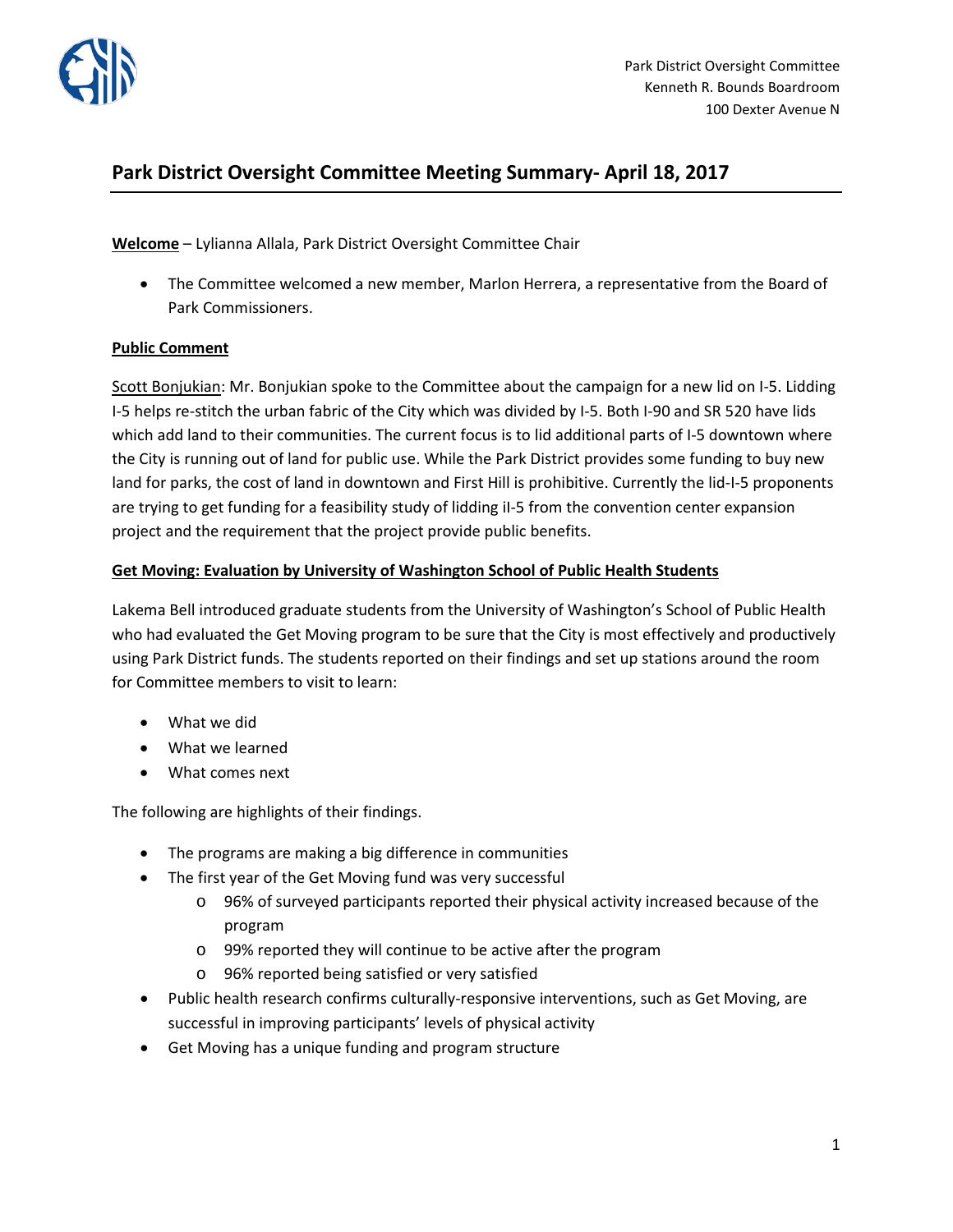

- o After reviewing 30 other parks and recreation departments in the country, the students didn't find anyone else combining community-led, culturally-responsive and peer-topeer mentorship with grants for community groups
- Recommendations from the students' evaluation include:
	- o Improving communication about the application process
	- o Provide grantee organizations with choices for evaluation tools
	- o Provide additional opportunities for feedback from grantee organizations to Parks and Recreation
	- $\circ$  Provide additional opportunities for grantees to share ideas and information with one another
	- o Sharing stories is important: individual impact is as important as data
	- o Get Moving program staff are at capacity and need additional help to implement the students' recommendations

## **Major Maintenance Background and Process Information: Parks and Recreation's Capital Project Delivery**

Kathleen Conner, the Parks and Recreation Planning Manager, presented the process Parks and Recreation uses to develop our Asset Management Plan.

- Funding for capital projects comes from the Park District, Real Estate Excise Tax (REET), grants and partnerships
- With funding from the Park District, we've purchased  $21<sup>st</sup>$  century asset management technology, the Asset Management Work Order system (AMWO)
- The system connects work orders with major maintenance
	- o Repeated failures of a system which generate multiple work orders will now be automatically tracked to demonstrate possible need for replacement
- When the Park District was first presented to the voters, our major maintenance backlog was \$267 million
	- o Because of the improved knowledge generated by AMWO, more systematic condition assessments, and escalating costs the backlog is now estimated at \$330 million
- SPR prioritizes asset management projects based on criteria, including:
	- o Code requirements, for example for Americans with Disabilities Act (ADA) requirements, pool safety code requirements
	- o Life safety issues, such as trip hazards
	- o Extending the life of the facility, such as a new surface on a tennis court
	- o Operating efficiencies, such as LED lighting
	- o Beginning in 2018, we will add an equity criterion: if projects scored the same on the other criteria, an equity evaluation will help choose between projects
- The Asset Management Plan includes on-going programs for small projects which otherwise would never rise to a high enough priority for funding
- The small programs keep facilities in good operating condition and include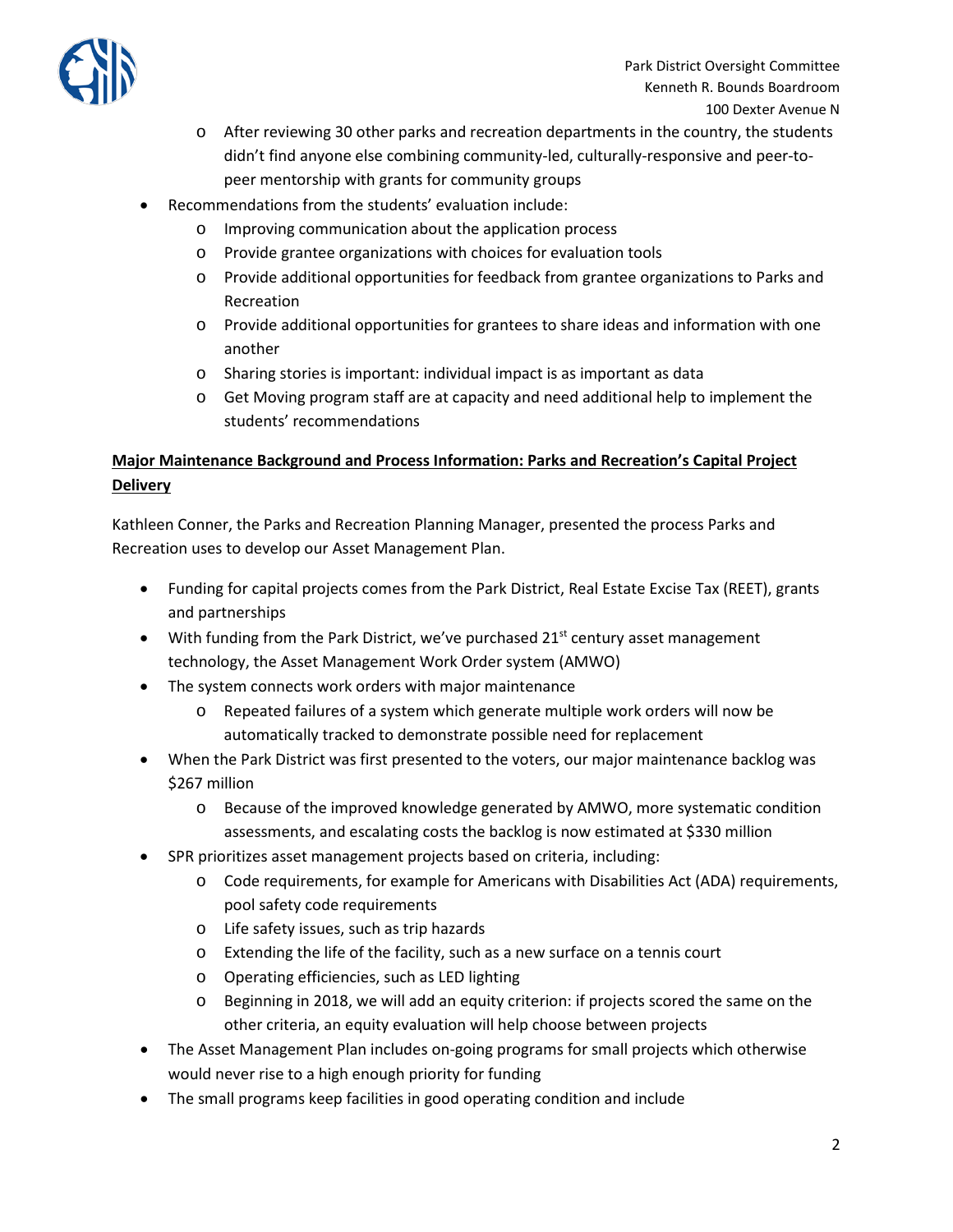

- o Trails
- o Electrical upgrades
- o Tennis and basketball court resurfacing
- o Playground program
- Once a project is funded, the planning and design process begins
- Community outreach often is via meetings in the community where the project is located
- SPR is trying other approaches as well, including setting up information gathering tables at farmers' markets, at project locations and interactive on-line meetings

Questions and comments from Committee members

- Communicating the message that the once \$267 million major maintenance backlog has risen to about \$330 million will be a challenge
- SPR will need to clearly demonstrate what projects have been completed and the costs
- Will need to clearly describe the reasons for the increase: the fact that we have more sophisticated information from AMWO and the fact that costs have increased in the current very competitive construction climate
- Regarding how contractors are found, SPR goes out to bid for large projects and must use the lowest qualified bidder
- For smaller projects, contractors can be selected from a list developed by the City's Finance and Administrative Services (FAS) Department, identifies those who qualify as Women and Minority Business Enterprises (WMBE)
- For the Green Lake Community Center and Evans Pool, the community is very concerned about the deteriorating condition of the facilities
	- o A recent evaluation determined that the facilities had reached the end of their life and need to be replaced
	- o Until replacement occurs, SPR will be moving forward with improving facility components most urgently needing attention, including roof repair

The Committee asked how they could help SPR expedite or improve the capital project process, and asked that this be the subject for more complete discussion at the June 20, 2017 meeting.

#### **Committee Membership Update**

- There are 2 Council District vacancies: District 1, West Seattle and District 2, Southeast Seattle
- In response to the Committee's suggestion, staff reached out to the United Way's Leadership Program and to Puget Sound Sage to solicit interest in the positions
- Reappointments for second terms will be scheduled before the City Council's Parks, Seattle Center, Libraries and Waterfront Committee in May or June

#### **Next Meeting**

• The next meeting will be Tuesday, June 20, 2017